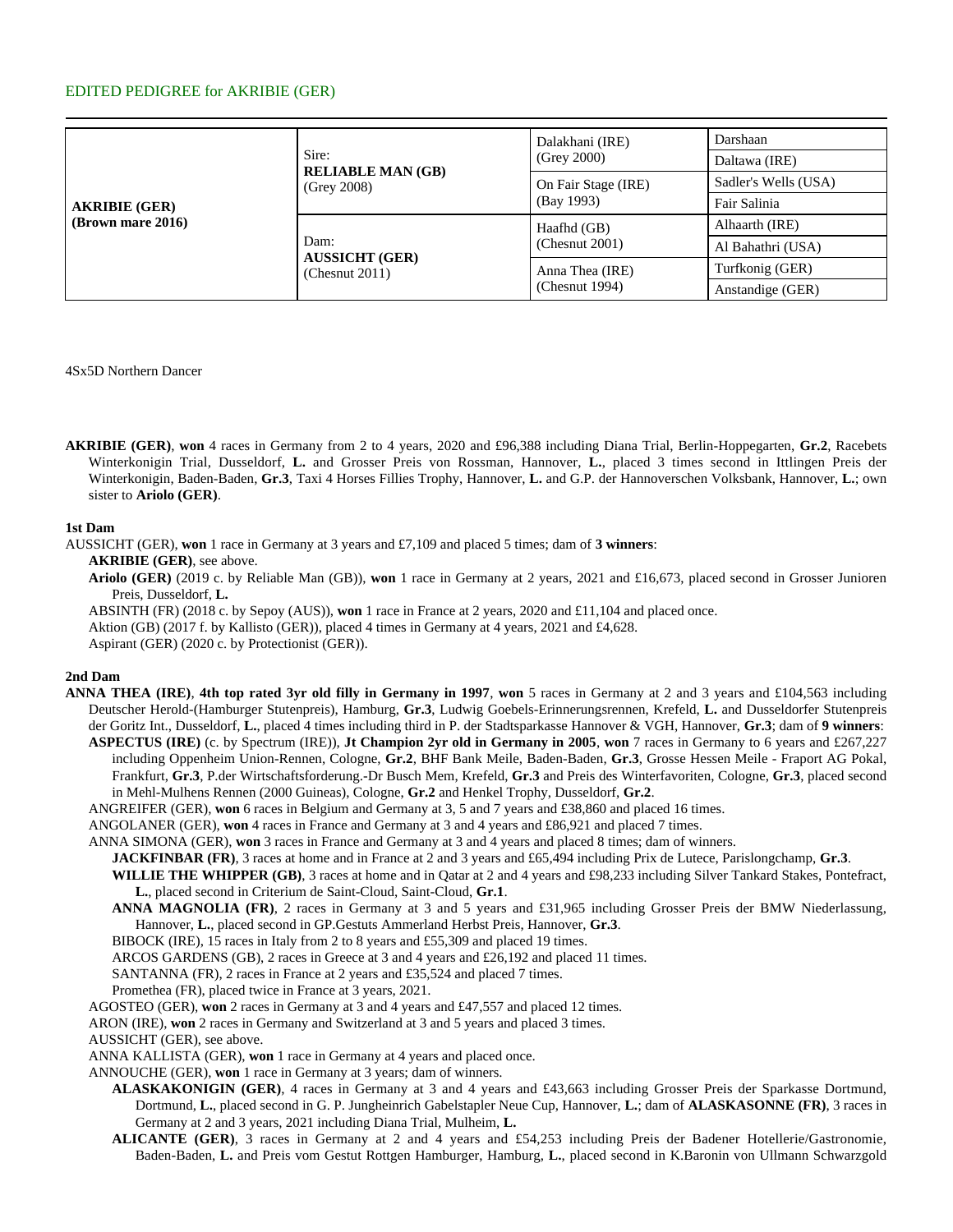Rennen, Cologne, **Gr.3** and third in Premio Verziere - Memorial Aldo Cirla, Milan, **Gr.3**.

**Andreas (GER)**, 3 races in Germany from 3 to 5 years, placed third in Oppenheim Silbernes Band der Rheinlandes, Cologne, **L.**

**Andrea (GER)**, placed 4 times in Germany at 3 years and £48,835 including third in Henkel Preis der Diana (Oaks), Dusseldorf, **Gr.1**.

- ADALEA (GB), 3 races in Belgium and Germany at 4 and 5 years and placed 7 times; dam of **ABADAN (GB)**, 6 races in France and Germany and £83,690 including Langer Hamburger - H.J. Gedachtnisrennen, Hamburg, **L.**, placed third in GP.Mehl-Mulhens-Stiftung Herbst Preis, Hannover, **Gr.3**, AGENT EXCEL (IRE), 2 races in Belgium and France at 3 and 5 years, 2020 and placed 8 times, APPROACH (GER), 2 races in Norway and Sweden to 2020 and placed 6 times.
- ANASTAS (IRE), 2 races in Germany at 4 years and placed once.
- ALBORZ (GER), 1 race in Germany at 3 years, 2021.

Anna Desta (GER), unraced; dam of winners.

- **ADRIAN (GER)**, 4 races in Germany from 2 to 4 years, 2021 and £47,529 including Furstenberg Rennen, Berlin-Hoppegarten, **Gr.3**, Grand Prix Aufgalopp, Cologne, **L.** and Derby-Trial, Dusseldorf, **L.**, placed second in Derby Trial Fruehjahrspreis, Baden-Baden, **Gr.3** and third in Prix Bedel, Lyon-Parilly, **L.**
- **ANNA KATHARINA (GER)**, 2 races in Germany at 3 years and £44,573 including Almased Cup Hamburger Stuten Preis, Hamburg, **Gr.3**, placed second in Iffezheimer Derby-Trial, Baden-Baden, **L.**; dam of **Ankunft (GB)**, 1 race in Germany at 3 years, 2021, placed second in Baden Steher Cup, Baden-Baden, **L.**, ANSELM (GB), 2 races in Germany at 3 years, 2020.
- **ATTICA (GB)**, 2 races in Germany at 3 years including Henkel Stutenpreis, Dusseldorf, **L.**
- AKABA (GER), 12 races in Hungary from 3 to 7 years and £80,981 and placed 15 times.
- ARION (GER), 1 race in Czech Republic at 2 years, 2020 and placed once.
- Anna Kalla (GER), unraced; dam of ANNA JOLIE (GB), 2 races in Germany at 3 years, 2021 and placed twice.

### **3rd Dam**

- ANSTANDIGE (GER), **won** 2 races in West Germany at 2 and 3 years and placed 5 times; dam of **8 winners** including: **ANNA THEA (IRE)**, see above.
	- ANNA SPECTRA (IRE), **won** 1 race in Germany and placed 7 times; dam of winners.
		- **Anatol Artist (GER)**, 2 races in Germany, placed second in Preis des Winterfavoriten, Dusseldorf, **Gr.3**.
		- ARTEMPO (GER), 4 races in Germany and placed 6 times; dam of **Jacobin (IND)**, 3 races in India, placed third in Calcutta Million, Kolkata, **L.**

FLYING MS SPECTRA (DEN), 1 race in Denmark at 3 years, 2020.

Pure Infinity (DEN), placed 3 times in Denmark at 2 and 3 years, 2021.

The next dam ANTWERPEN (GER), **won** 1 race in West Germany at 3 years; dam of **8 winners** including:

- **ANNA PAOLA (GER)**, **Champion 2yr old in Germany in 1980**, **Champion 3yr old filly in Germany in 1981**, **won** 5 races in West Germany including Preis der Diana, Mulheim, **Gr.2**, Ludwig Goebels-Erinnerungsrennen, Krefeld, **Gr.3** and Preis des Winterfavoriten, Koln, **Gr.3**; dam of winners.
	- **ANNO LUCE (GB)**, **4th top rated 3yr old filly in Germany in 1996**, 4 races at home and in Germany including P.der Hannoverschen Sparkassen & der VGH, Hannover, **Gr.3** and Food Brokers Aphrodite Stakes, Newmarket, **L.**, placed third in Preis der Diana - Deutsches Stuten Derby, Mulheim, **Gr.2**; dam of **AIR TROOPER (GB)**, 2 races in France including Prix de l'Avre, Longchamp, **L.**; grandam of **LADY PIMPERNEL (GB)**, 5 races at home and in U.S.A. including Robert J Frankel Stakes, Santa Anita, **Gr.3**.
	- ANNA PETROVNA (FR), 2 races and placed 6 times; dam of **ANNUS MIRABILIS (FR)**, 9 races at home, in Japan and U.A.E. including Winter Hill Stakes, Windsor, **Gr.3** (3 times), placed second in Racing Post Trophy, Doncaster, **Gr.1**, Prix Jean Prat, Chantilly, **Gr.1** and Premio Presidente della Repubblica, Rome, **Gr.1** and third in Juddmonte International Stakes, York, **Gr.1** and Budweiser Irish Derby, Curragh, **Gr.1**.
	- ANNA OLEANDA (IRE), 2 races in Germany and placed twice; dam of **ANNA NERIUM (GB)**, 6 races from 2 to 5 years, 2020 including Investec Princess Elizabeth Stakes, Epsom Downs, **Gr.3**, Weatherbys Supreme Stakes, Goodwood, **Gr.3** and BathwickTyres Dick Poole Stakes, Salisbury, **Gr.3**, **MIDDLE CLUB (GB)**, 3 races at home and in France including Prix d'Aumale, Chantilly, **Gr.3**, **PIPING ROCK (GB)**, 3 races including Worthington's Horris Hill Stakes, Newbury, **Gr.3**; grandam of **BILLESDON BROOK (GB)**, 7 races including Qipco 1000 Guineas Stakes, Newmarket, **Gr.1**, Kingdom of Bahrain Sun Chariot Stakes, Newmarket, **Gr.1**, Grosvenor Sport Prestige Stakes, Goodwood, **Gr.3** and T. Fennell Oak Tree Stakes, Goodwood, **Gr.3**, placed second in Falmouth Stakes, Newmarket, **Gr.1**, **BILLESDON BESS (GB)**, 4 races including British Stallion Studs EBF Upavon Stakes, Salisbury, **L.**
	- ANNA OF BRUNSWICK (GB), 1 race and placed 3 times, all her starts; grandam of **SMOOTH OPERATOR (GER)**, **Jt Champion 2yr old in Germany in 2008**, **Top rated 3yr old sprinter in Germany in 2009**, 9 races in Belgium, France and Germany including Criterium de Maisons-Laffitte, Maisons-Laffitte, **Gr.2**, Prix de la Porte Maillot, Longchamp, **Gr.3**, Prix Eclipse, Chantilly, **Gr.3**, Belmondo Pokal Benazet Rennen, Baden-Baden, **Gr.3** and Silberne Peitsche, Munich, **Gr.3**, **SMOKE ON THE WATER (GER)**, 15 races in France and Germany to 10 years, 2021 including Kolner Zweijahrigen Trophy, Cologne, **L.**, **SUGAR BABY LOVE (GER)**, 4 races in Germany and U.S.A. including Oppenheim-Rennen, Cologne, **L.**, placed second in Maurice Lacroix-Trophy, Baden-Baden, **Gr.2**, **SOMETHING STUPID (GER)**, 1 race in Germany, Rudolf-August-Oetker Sierstorpff Rennen, Hamburg, **L.**
	- Anna Comnena (IRE), placed once; dam of **SADLERS WINGS (IRE)**, 2 races including Ballyroan Stakes, Leopardstown, **L.**, placed third in Gallinule Stakes, Leopardstown, **Gr.3**; also 4 races over hurdles including Menolly Homes Champion Novice Hurdle, Punchestown, **Gr.1** and Rathbarry/Glenview Festival Nov. Hurdle, Fairyhouse, **Gr.2**; grandam of **AUTUMN GLORY (IRE)**, 7 races at home and in France including Ladbrokes Silver Trophy Stakes, Lingfield Park, **Gr.3**, Rolls-Royce Cars London Darley Stakes, Newmarket, **Gr.3** and Prix Quincey-Fouquet's Barriere, Deauville, **Gr.3**; sire.
	- Anna Matrushka, unraced; dam of **POZARICA (GB)**, 5 races in France and U.A.E. including Prix Hubert de Chaudenay, M'-Laffitte, **Gr.2** and Prix Berteux, Chantilly, **Gr.3**; sire, **ANNABA (IRE)**, 3 races at home and in France including Prix de Royallieu, Longchamp, **Gr.2** and Prix du Conseil de Paris, Longchamp, **Gr.2**, **ANNA OF SAXONY (GB)**, 4 races including Worthington Best Bitter Park Hill Stakes, Doncaster, **Gr.3**; grandam of **HELMET (AUS)**, 6 races in Australia including The Age Caulfield Guineas,